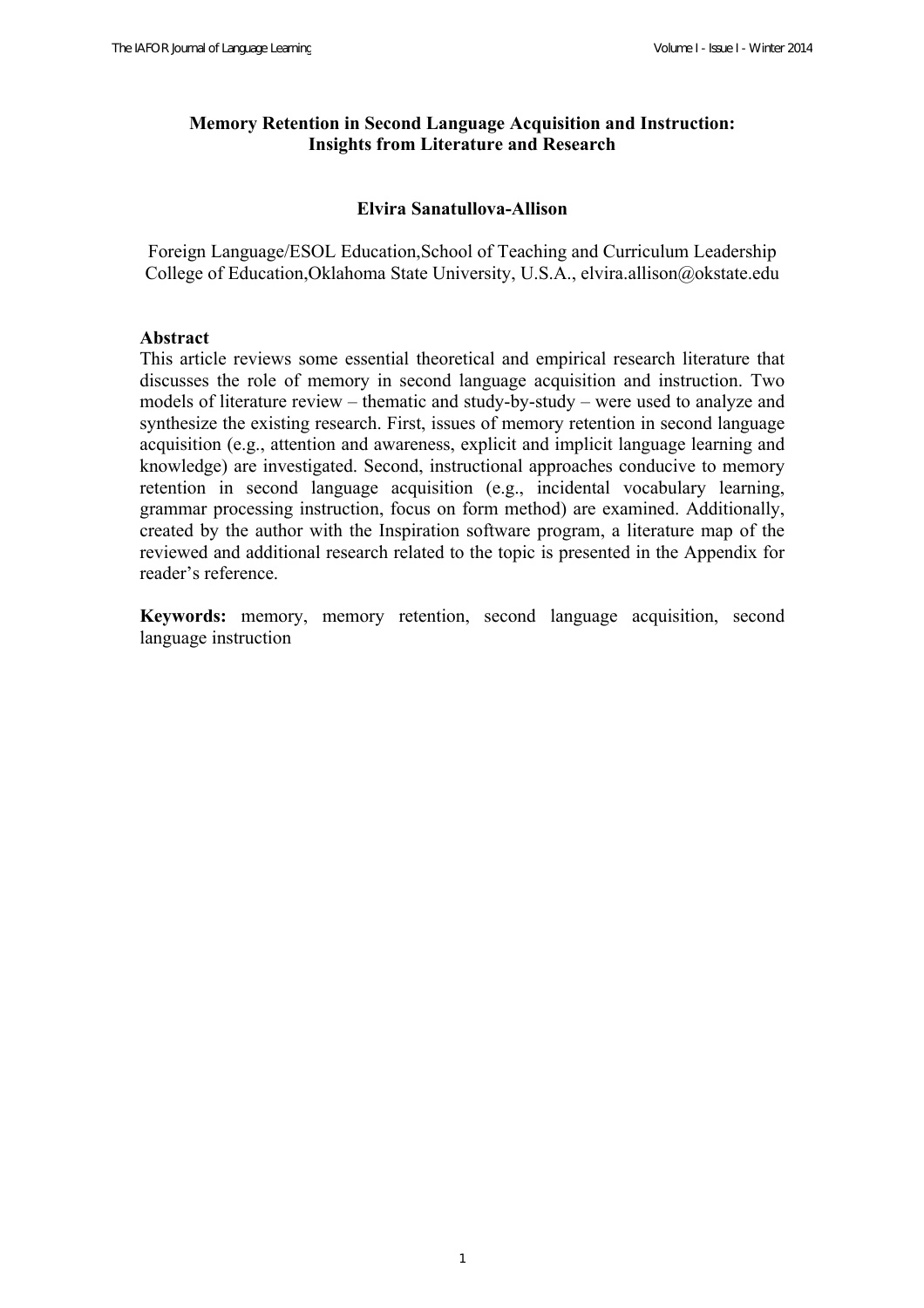# **Introduction**

This article presents a review of some essential theoretical and empirical research literature that discusses the role of memory in human learning, in general, and in second language acquisition and instruction, in particular. I used two models of literature review – thematic and study-by-study – to analyze and synthesize the existing research on the topic. I start with an investigation of underlying issues related to memory retention in second language acquisition and proceed with an examination of specific instructional approaches conducive to memory retention in the context of second language learning. To provide a visual summary of the reviewed and additional research, I created a literature map with the Inspiration software program, which is included in the Appendix 1.

#### **Memory Retention in Second Language Acquisition**

In this section, I provide an overview of related theoretical and empirical research by first examining the fundamentals of human learning and memory and, second, by investigating the issues of memory retention directly associated with second language acquisition.

# **Fundamentals of Human Learning and Memory**

Houston (2001) analyzed the basis of human learning and memory presented in theoretical and experimental psychological research. According to Houston, retention processes cannot be separated from the acquisition and transfer parts of the entire learning process defined as "a relatively permanent change in behavior potentiality that occurs as a result of reinforced practice" (2001, p. 4). All of these processes are interconnected and distinctions among them are somewhat arbitrary.

The information-processing approach to memory is based on the separate-storage model and the levels-of-processing approach. In the separate-storage model, the individual is seen as an information-processing system. Once an item is perceived, it enters primary memory (PM) with short-term storage. Rehearsal is necessary for the item to remain in PM and, if rehearsal is long enough, the item may enter secondary memory (SM), which is long-term storage. Bruning, Schraw, and Ronning (1999) state that metacognition, the knowledge people have about their own thought processes, guides the flow of information through the three consecutive memory systems: sensory memory, short-term memory, and long-term memory. Long-term memory is made of declarative and procedural knowledge: the former is the knowledge about facts and the latter is the knowledge about how to perform tasks. Houston (2001) argues that in the levels-of-processing approach, "the durability of a memory trace is determined by the depth to which it is processed" (p. 270). Semanticnetwork models of memory deal with the storage of semantic, meaningful material. According to this model, knowledge is stored through multiple interconnected associations, relationships, or pathways (Houston, 2001). The issue of the distinction between long-term versus short-term memory, recall versus recognition, episodic versus semantic memory, automatic versus controlled processing, contextual cues and state-dependent memory are some of the essential issues in memory retention. Research shows that the processes of organizing to-be-remembered information improve retention. For instance, chunking, word associations, recall by category,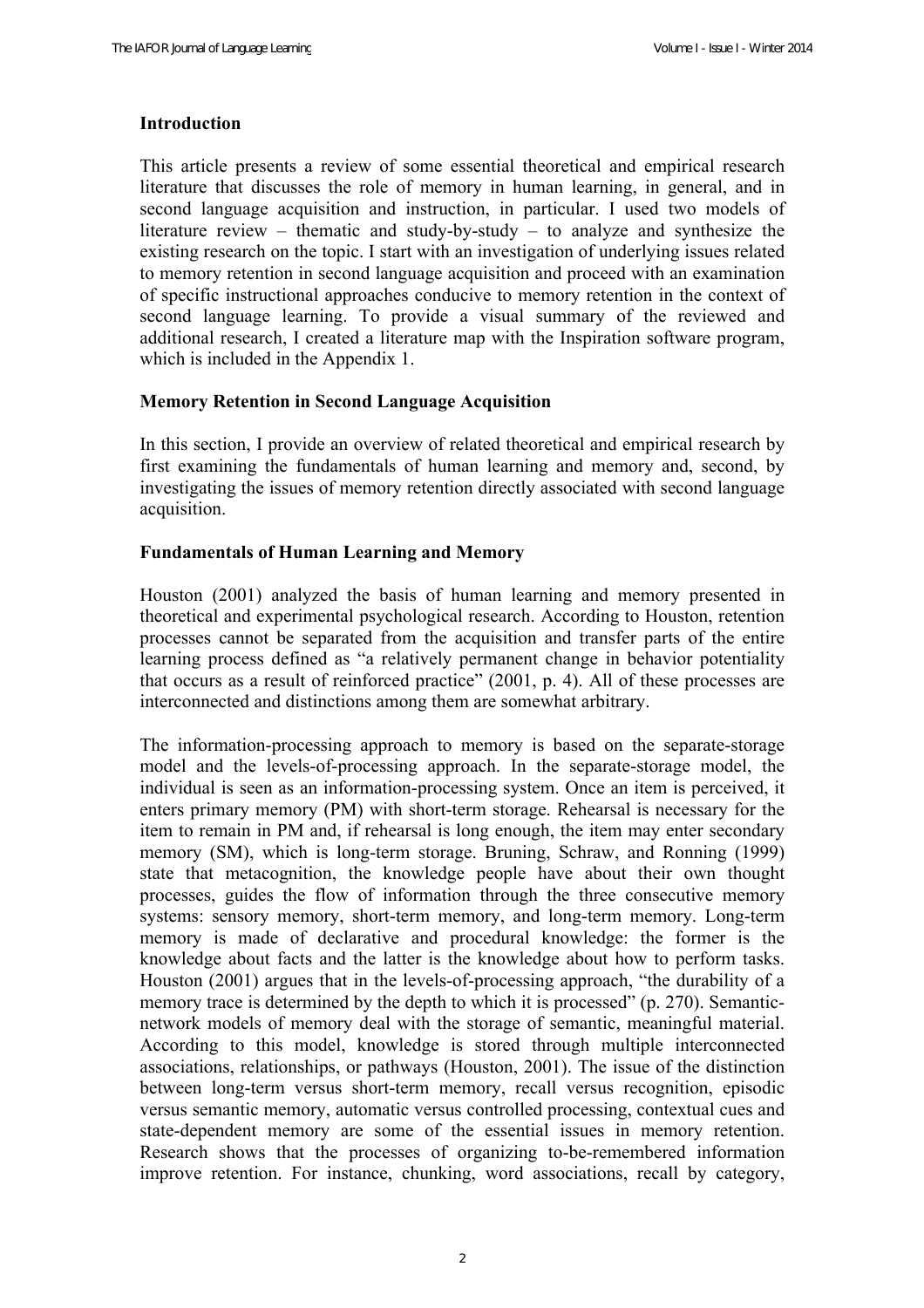stimulus or cue selection, verbal and visual coding, use of pictures and mnemonics can improve memory through organization, elaboration, and imagery. Language enables humans to retain information and communicate in highly sophisticated ways. The psycholinguistic approach to language argues that language usage is genetically based and involves hypothesis testing as well as creative thinking. Word storage is thought of in terms of the principles of semantic-network models such as hierarchies, matrices, feature comparisons, and spreading activation. According to the principles of Chomsky's transformational grammar, by applying different transformations to the deep-structure content (the meaning of a sentence), humans can develop different surface structures (organization of words) to express the same ideas.

Now, I turn to the analysis of the issues of memory retention directly concerning second language acquisition, such as types of memory, awareness and attention, and implicit and explicit language learning and knowledge.

# **Memory in Second Language Learning**

Ellis (2001) described the types of memory used in second language learning. He proposed a Working Memory (WM) Model, in which a Supervisory Attentional System (SAS) regulates information flow within the working memory. Ellis applied a constructivist approach to second language acquisition, which holds that general processes of human inductive reasoning lead to language learning. "There is no language acquisition device specifiable in terms of linguistic universals, principles and parameters, or language-specific learning mechanisms" (Ellis, 2001, p. 38). Bates, Thal, and Marchman, as referenced by Ellis (2001), found that "learners' language comes not directly from their genes, but rather from the structure of adult language, and from the constraints on communication inherent in expressing non-linear cognition into the linear channel provided by the human vocal-auditory apparatus" (p. 38). Chunking is a major principle of human cognition. Its essence, which is bringing together a set of already formed chunks in memory and welding them together into a larger unit, represents a fundamental associative learning process occurring in all representational systems.

#### **Attention and Awareness**

Attention and awareness seem to play a major role in understanding language learning and retention. How do attention and awareness affect learning and retention?

Schmidt (2001) stressed that attention is necessary in order to understand every aspect of second language acquisition. If there can be learning without attention, then unattended learning is possible. However, its relevance and scope seem to be limited for second language acquisition. Attended learning is far superior, and is also important and necessary for practical purposes in second language learning. Preparatory attention and voluntary orienting vastly improve encoding. Intentionally focused attention may be a practical necessity for successful language learning. Passive approaches to learning are likely to be taken by slow and unsuccessful language learners. A sole reliance on reading and listening for vocabulary learning is very inefficient. To choose between the encoding specificity hypothesis and the global attention hypothesis, Schmidt (2001) argues that attention must be specifically directed to a particular learning domain and not just global. Noticing, or relatively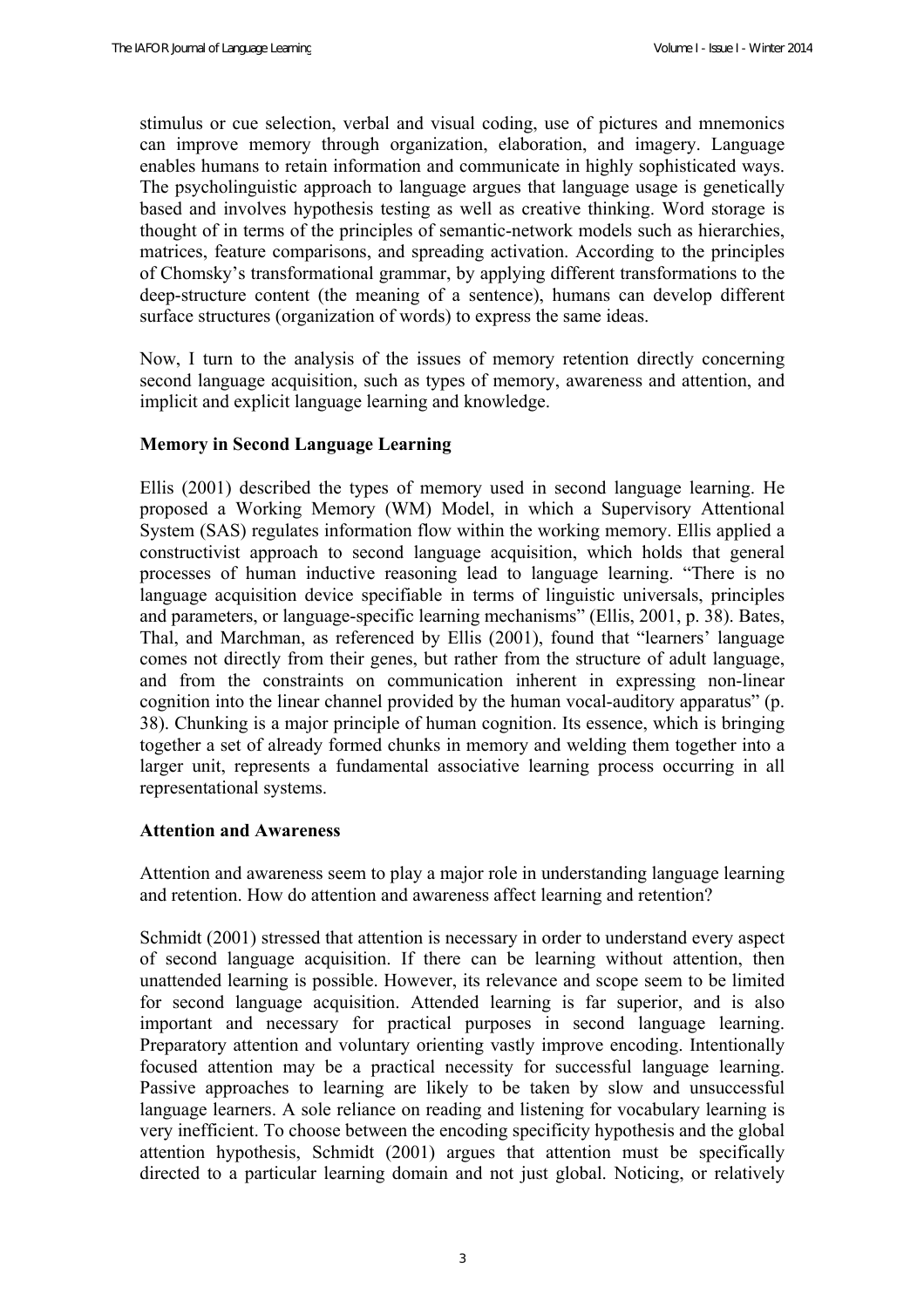concrete input data, is the interface between the input and the developing of language system.

#### **Implicit and Explicit Language Learning and Knowledge**

The question of how implicit and explicit language learning and knowledge occur enables a better understanding of the nature of language learning and retention.

**Definitions.** N. Ellis (1994a) pointed out that implicit learning is the acquisition of knowledge about the underlying structure of a complex stimulus environment by a process which takes place naturally, simply, and without conscious operations. In contrast, explicit learning is a more conscious operation where the individual makes and tests hypotheses in a search for structure.

**Nature of implicit learning.** Winter and Reber (1994) defined implicit learning as a "generalized, domain-free inductive process that derives information about patterned relationships in the stimulus environment, and represents these relationships in an abstract and tacit form" (p. 117). Presented with complexly structured sequences of stimuli of an artificial grammar, subjects are asked to memorize them. The crucial issue is not "to establish that no participation of consciousness is possible, but only that conscious knowledge as assessed by available indicators is insufficient to account for the subjects' performance on a given task" (p. 130). Knowledge from implicit learning is at least partly tacit (implicit) and unavailable to conscious introspection. From an evolutionary perspective, the primacy of the implicit in unconscious processes encompasses the fundamental primary cognitive faculties that serve as the foundation for conscious capabilities. A generalized process of induction that is essentially content free is given innately. The process specific approach is contrary to the Chomskyan content specific approach that supposes an innate structure of language.

**Role of explicit knowledge.** R. Ellis (1994) described the theory of instructed language learning, the goal of which is to explain how instructed learners develop the ability to use their linguistic and pragmatic knowledge in their production of correct and appropriate sentences. If the acquisition of explicit knowledge involves memorization, problem-solving, and inductive and deductive teaching approaches, the input can become implicit knowledge when the learner carries out noticing (paying attention to specific linguistic features in the input), comparing (comparing the noticed features with the features the learner typically produces in output), and integrating (constructing new hypotheses in order to incorporate the noticed features into the interlanguage system). The process of developing implicit knowledge also has two stages: first, input becomes intake through the operations of noticing and comparing, and second, intake becomes part of the learner's interlanguage system. "Intake occurs when learners take features into their short or medium term memories, whereas interlanguage change occurs only when they become part of long-term memory" (p. 93). Although adult learners benefit more than children do from explicit knowledge, explicit knowledge cannot substitute for implicit knowledge: "Ultimately, the success in L2 learning depends on implicit knowledge" (p. 97). Even though practice is the principle means of developing both types of knowledge, the forms of practice are different. Implicit knowledge becomes automatic by using corrective action, retrials, continual communicative practice, and confronting the mismatch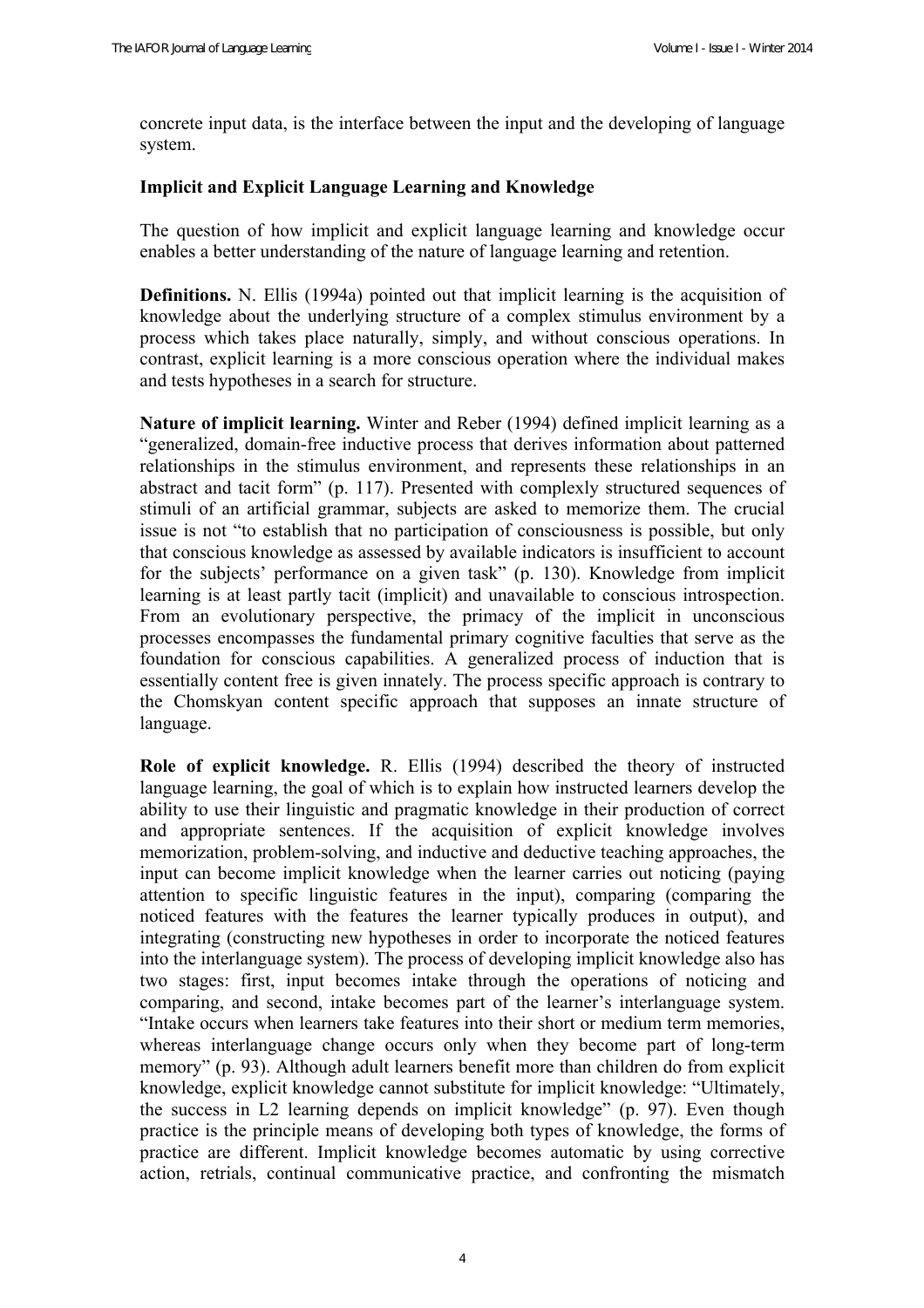between flawed and model performance. The automatization of explicit knowledge may be attained through controlled and constant grammar practice activities. Achievement of automatization allows the learner to release attention for the controlled processing of new L2 forms. The learner's knowledge of the world and L1 are other types of knowledge that contribute to instructed and naturalistic second language acquisition.

Contrary to the input and interaction hypothesis, it is not comprehension of input per se that leads to learning, but rather a lack of comprehension and a gap in knowledge leading to mis- or non-understanding that aids learning: "Learning becomes possible when the learner admits responsibility for the problem and so is forced to pay close attention to the input" (Ellis, 1994, p. 103). In conclusion, not all input becomes intake. Explicit knowledge plays a central role in language pedagogy and formal instruction contributes primarily to explicit knowledge which can facilitate later implicit knowledge. Since automatizing their existing knowledge may interfere with acquiring new knowledge, learners will need to choose whether to process to achieve communication or to acquire knowledge.

Ellis (1994b) reviewed research to determine which human cognitive capabilities are acquired implicitly and which are learned explicitly. By reviewing implicit, incidental, and explicit vocabulary learning hypotheses, Ellis cited Jensen who said that "the crucial variable in vocabulary size is not exposure per se, but conceptual need and inference of meaning from context, which are forms of education. Hence, vocabulary is a good index of (academic) intelligence" (p. 220). Also, Stenberg, as cited by Ellis, added: "…simply reading a lot does not guarantee a high vocabulary. What seems to be critical…is what one has been able to learn from, and do with, that experience" (p. 219). Although interrelated, input and output processing abilities do not correlate highly with either cognitive mediational components or intelligence. Repetition priming with the use of lexical decision, word identification, and word stem completion tests are the main techniques for studying implicit memory. Imagery mediation using keywords methods, semantic mediation, and metalinguistic strategies for inferencing and remembering are explicit, deep processing, and mediational strategies in L2 vocabulary learning. To conclude, while naturalistic settings provide learners with exposure and motivation and reading for implicit acquisition of orthography, explicit, deep, and elaborative processing of semantic and conceptual/imaginal representations through explicit inferencing from context enhances memory retention of the multiple meanings of vocabulary.

**Tasks and rules.** Robinson (1996) examined if complex rules can only be learned implicitly whereas conscious explicit learning is effective when the rules are simple and salient to the learner. The study involved 104 intermediate adult English language learners in Hawaii, who were native speakers of Asian languages. The results indicated that the implicit and incidental conditions were not superior to the rulesearch and instructed conditions in accuracy or speed of performance on complex rules. Participants' responses to simple rule sentences were significantly faster than responses to complex rule sentences in all conditions.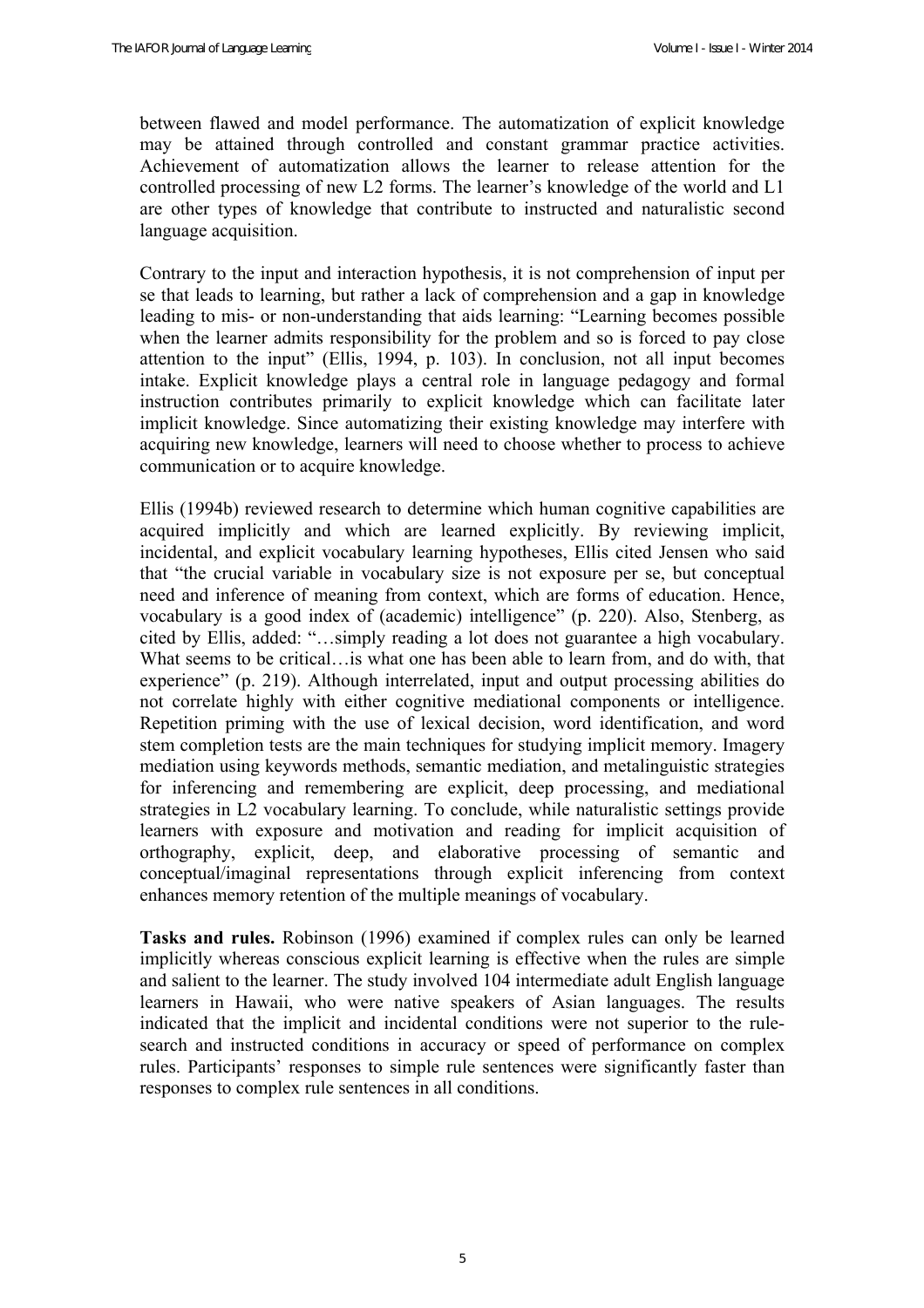## **Second Language Instruction for Memory Retention**

In this section, I review relevant research literature pertaining to two sets of issues: learning and teaching principles that improve second language acquisition and instructional approaches that enhance memory retention in second language learning.

#### **Learning and Teaching Principles**

The literature highlights the following principles in regard to effective second language learning and teaching: intentional versus nonintentional learning, sentence processing, task-based instruction, and task-induced involvement construct.

**Incidental versus intentional learning.** Hulstijn (2001) noted that the majority of L2 learners have to learn a large amount of vocabulary. Is incidental or intentional vocabulary learning more conducive to language learning? Three issues were considered: first, the quality of information processing when an unfamiliar word is first encountered; second, the quantity and quality of rehearsal activities needed for a word to be permanently available; and, third, the training of automatic access to word knowledge necessary for fluent language use. Functional architecture-style models and connectionist models are two means by which lexical knowledge is represented and processed. It is unclear which L2 lexical features must or may be acquired. For any lexical entry, an individual's mental lexicon will often comprise both less and more than the information included in dictionaries. The practice of discouraging procedures of intentional vocabulary learning is an ill-informed understanding of the terms 'incidental' and 'intentional' learning. Telling or not telling students that they will be tested afterwards on their knowledge is the critical operational feature distinguishing incidental from intentional learning. The quality and frequency of the information processing activities, such as elaboration on aspects of a words' form and meaning and rehearsal, and not the learner's intention, the task itself, or the presence or absence of post-test determines retention of new information.

Distributed practice with increasing intervals after correct retrievals and short intervals after incorrect retrievals generates a much higher retention rate than massed practice does. Items that are difficult to learn should be overlearned to ensure longterm retention (Hulstijn, 2001). Encountering new words in context and extensive reading, as advocated in current L1 and L2 pedagogy, are neither necessary nor sufficient for efficient vocabulary expansion. Readers should apply a variety of decontextualization skills and write down the lexical information encountered during reading. New information should be frequently reactivated, beginning with short intervals and leveling off at approximately monthly intervals (Robinson, 2001). To attain automaticity of high-frequency words, learners should be exposed to reading and listening texts which contain only familiar words, which is the  $i - 1$  ( $i$  minus one') level. Lexical information must be reactivated regularly for it to remain quickly accessible. Intentional vocabulary learning, as well as drill and practice, must have a place in the L2 classroom, complementary to (not instead of) the well-established principles of incidental and contextual learning. Computer programs and other electronically-mediated technologies can be well suited to help in that.

**Task-induced involvement construct.** Laufer and Hulstijn (2001) stated that elaboration and motivation in L2 vocabulary demonstrated higher retention and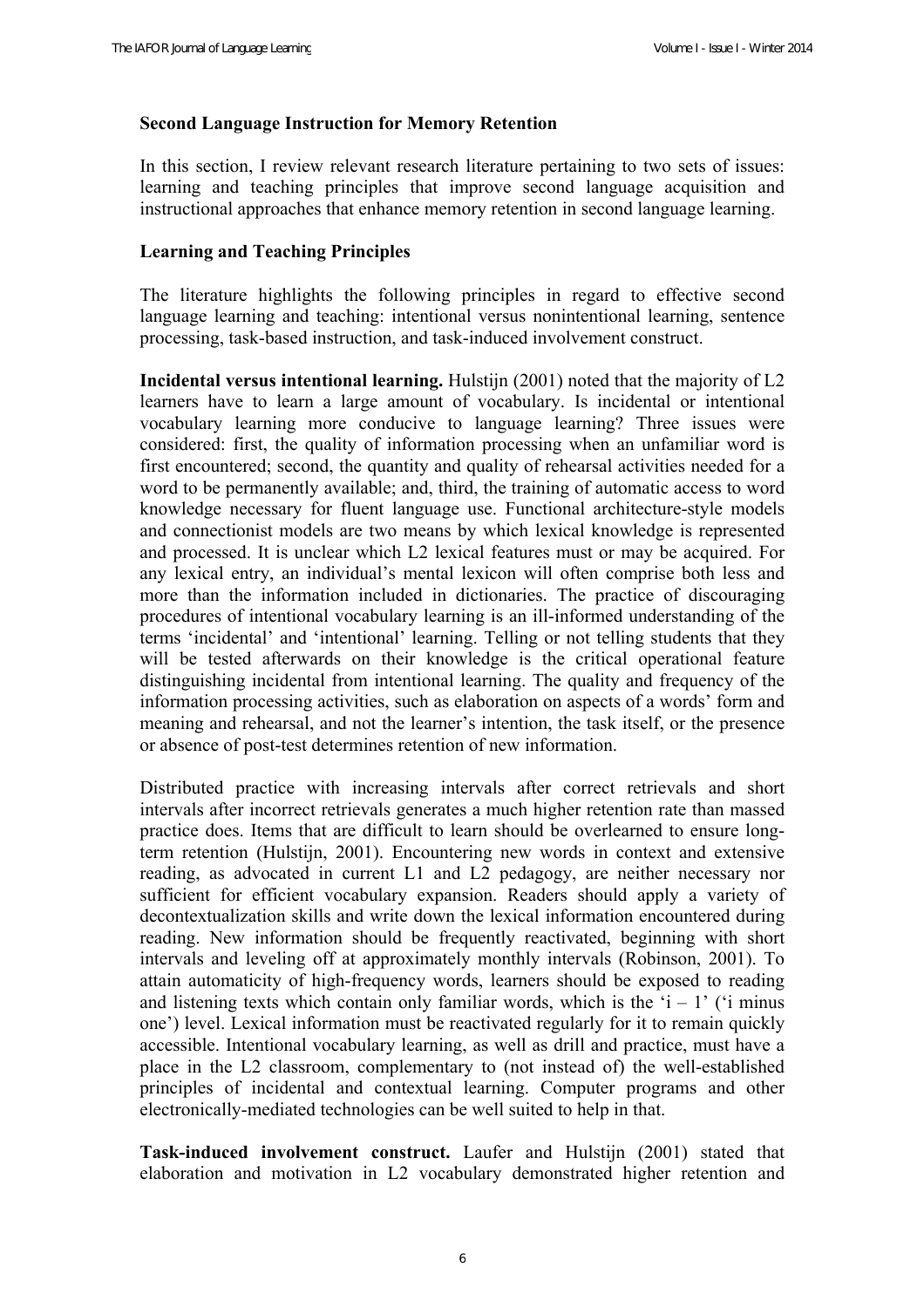proficiency. However, there is a need for further theoretical exploration and empirical investigation concerning the development of cognitive concepts. Laufer and Hulstijn (2001) proposed a construct of task-induced involvement with three motivational and cognitive dimensions – need, search, and evaluation – that are conducive to elaboration necessary for learning. No Interface (no effect of the explicit knowledge on the acquisition of implicit knowledge), Strong Interface (explicit knowledge transfers into implicit knowledge), and Weak Interface (explicit knowledge may indirectly affect the acquisition of implicit knowledge by focusing learners' attention on features in the input) are three known positions for grammatical knowledge. Schmidt's Noticing Hypothesis is the development of the Weak Interface position. Being subject to manipulation, incidental learning design enables the researchers to investigate the effect of the particular kind of information processing of interest. Involvement as a motivational-cognitive construct explaining and predicting learner's success in the retention of hitherto unfamiliar words combines three factors to determine vocabulary retention: need, search, and evaluation. The need component – a motivational and non-cognitive dimension of involvement – is based on a drive to comply with the task requirements which can be either externally (a moderate need) or internally (a strong need) imposed. Search and evaluation – the two cognitive dimensions – are contingent upon noticing and allocating attention to the formmeaning relationship (Schmidt, 1994a, 2000). Search is the attempt to find the meaning of an unknown L2 word by consulting a dictionary or another source/authority, such as a teacher. Evaluation entails a comparison of a given word or a specific meaning with other words or meanings. According to the second assumption, the higher the involvement load will be, the better the retention of words will be. According to the third assumption, teacher/researcher-designed tasks with a higher involvement load will lead to higher vocabulary retention. The Involvement Load Hypothesis does not give any preference to input or output tasks nor does it depend on different types of mode, such as visual, aural, or oral. It only predicts that higher involvement in word induced by the task – either input or output – will result in better retention.

Now, I proceed with a closer examination of the following instructional approaches and conditions which prove to be conducive to memory retention in second language acquisition: incidental vocabulary learning, grammar processing instruction, and focus on form method.

# **Incidental Vocabulary Learning**

Here, I address the question of vocabulary learning in incidental condition, tested and implemented in second language research and instruction. The literature pertaining to methodological questions and to issues of input, output, and tasks is also analyzed.

**Historical and methodological perspectives.** The term 'incidental learning' has been consistently used in psychological literature since the beginning of 20th century. Laufer and Hulstijn (2001) indicated that from the standpoint of methodological meaning of incidental learning adopted in research experiments "learners are typically required to perform a task involving the processing of some information without being told in advance that they will be tested afterwards on their recall on that information" (p. 10). So, a test unexpected by language learners that measures their vocabulary retention after the information-processing task is essential to so-called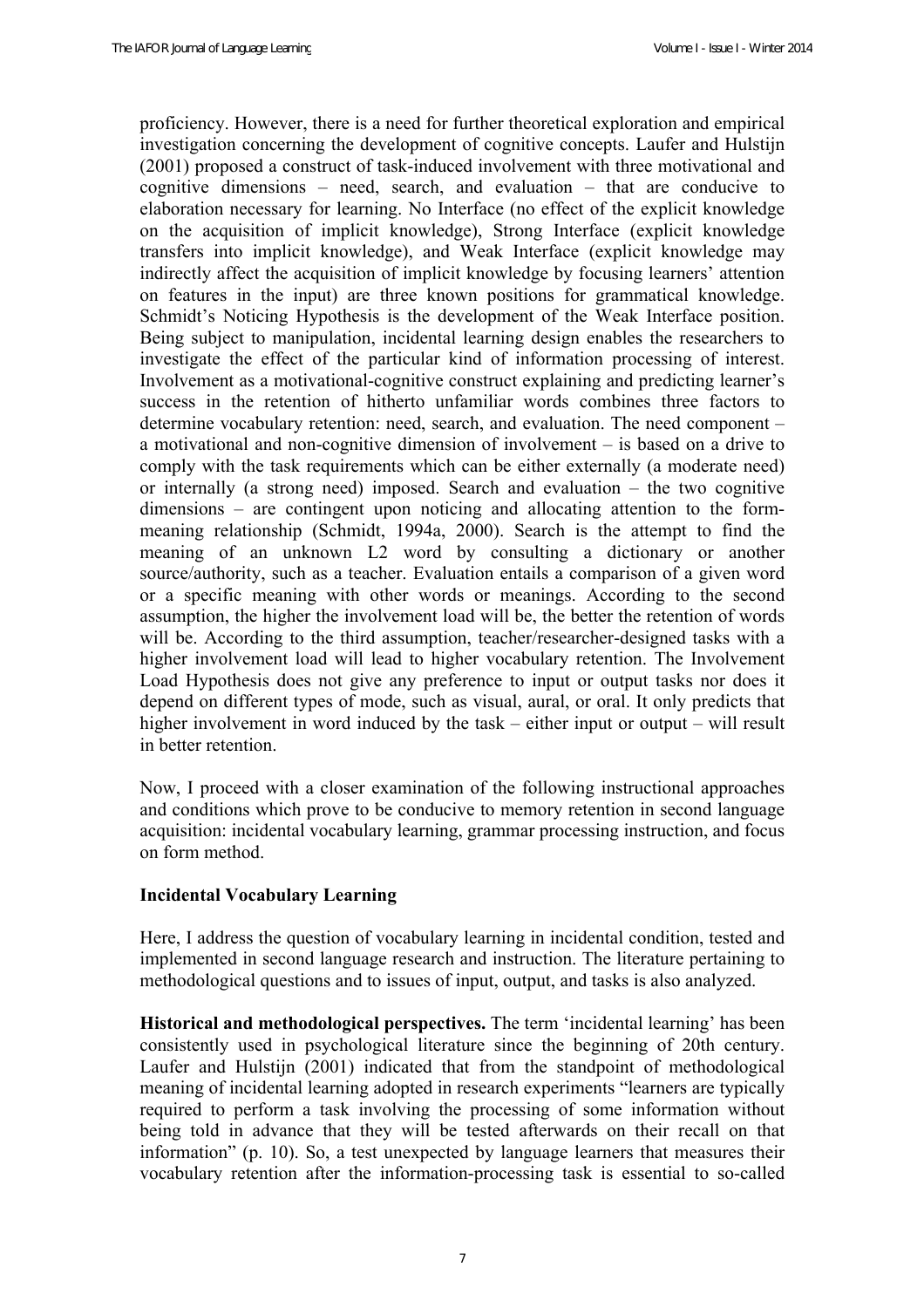"incidental learning design" (Laufer & Hulstijn, 2001, p. 10) and distinguishes it from intentional learning design in which learners are forewarned about the presence of a subsequent retention test. During the 1960s and early 1970s there was a shift from the behaviorist paradigm toward the cognitive paradigm, resulting, in the case of incidental learning, in the recent interest on the part of second language researchers in the nature of the way in which stimulus information is processed by learners. It seems that a deeper understanding of the way in which information is processed can enable language educators to enhance learners' incidental vocabulary learning and overall language acquisition.

**Input, output, and tasks.** Research shows that particular types of input, output, and tasks enhance information processing in incidental vocabulary learning.

*Vygotskiian Activity Theory.* McCafferty, Roebuck, and Wayland (2001) applied Zinchenko's hypothesis, based on Vygotskiian Activity Theory, to second language acquisition to test if materials connected with the goal of an action would be better remembered than the materials connected with the means or conditions of action. Five university English-speaking learners of Spanish in their third semester were randomly assigned to experimental and control conditions. The results showed that increased mental effort and the relation of a word to the goal of an activity enhanced vocabulary learning.

*Generative and communicative tasks.* Joe (1998) investigated whether generative processing tasks lead to vocabulary learning for 48 adult learners of English who were randomly assigned to experimental, comparison, and control treatments. The results indicated that the participants who performed the task and had high background knowledge outperformed those who did not perform the task and had low background knowledge. In conclusion, greater levels of generation led to a greater vocabulary knowledge gains for completely unknown target words as opposed to partially known words.

*The role of modified input and output.* Ellis and He (1999) investigated the effects of various exposure conditions for 50 university intermediate learners of English who performed a listen-and-do task in three experimental groups: the premodified input, the interactionally modified input, or the negotiated output treatment. Despite high levels of acquisition in all conditions, the results indicated that the modified output group scored significantly higher on the comprehension of the directions, vocabulary recognition, and vocabulary production. Negotiation of new vocabulary in a collaborative and problem-solving manner led to deeper input processing.

# **Grammar Processing Instruction**

Grammar Processing Instruction is an explicit focus on form that aims to alter the way in which learners perceive and process input. It seeks to provide learners' internal learning mechanisms with richer grammatical intake by explaining, practicing, and experiencing input data with learner strategies (VanPatten & Cadierno, 1993). It is opposed to explicit grammar instruction involving explanation and output practice of a grammatical point.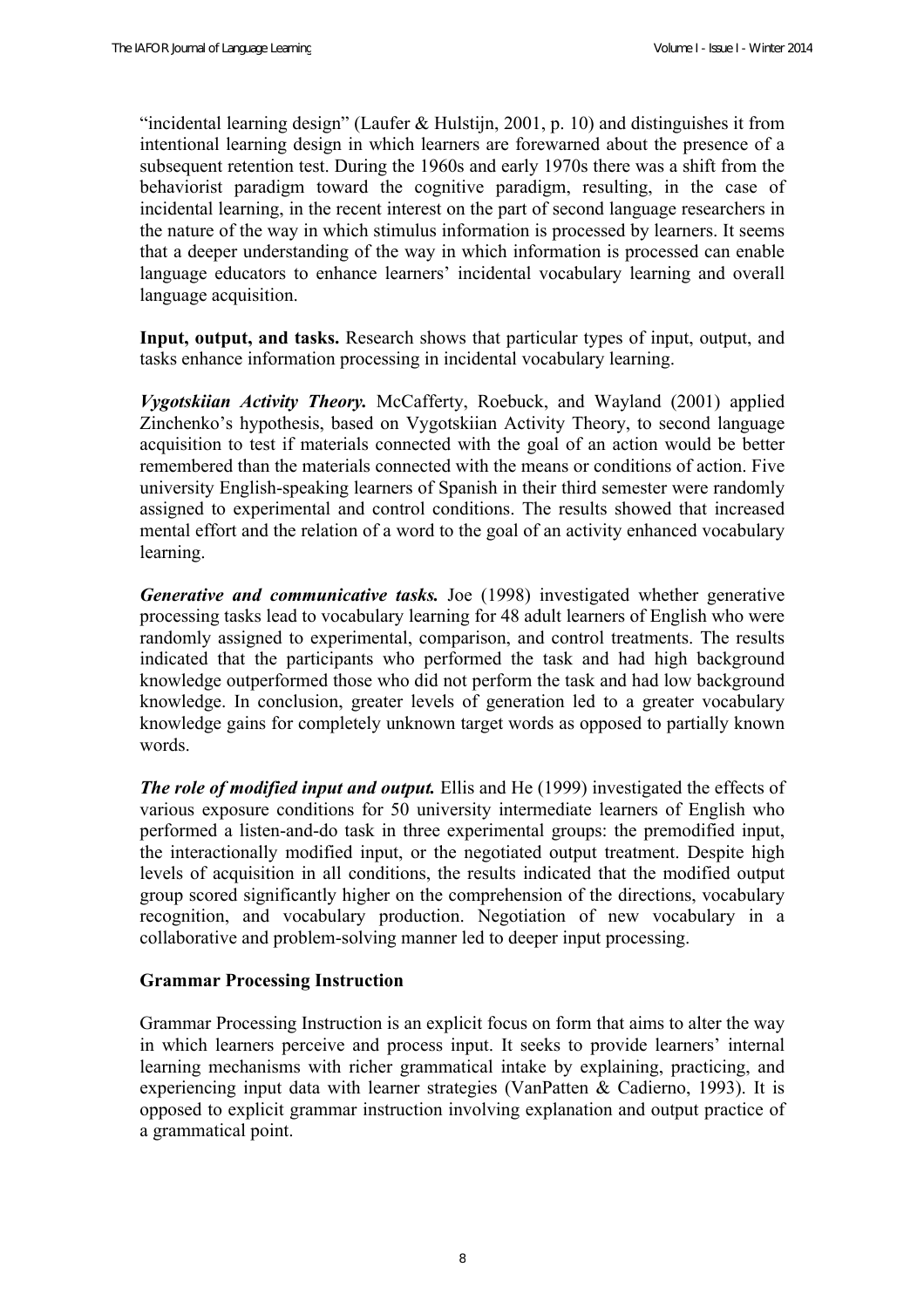VanPatten (1990) explored if learners could consciously attend to both form and meaning when processing input. Two hundred and two university students of Spanish on three levels – first and fourth semesters and third-year conversation – were randomly assigned to four conditions: attention to meaning alone, simultaneous attention to meaning with an important lexical item, a grammatical factor, and a verb form. Results indicated that simultaneous processing was rather difficult for learners. The following questions arise as possible implications for future research and instructional practice: Is consistent and constant awareness of form in the input improbable if the learner's task is to process the input for meaning? Do learners concurrently process the form subconsciously while consciously processing for meaning? If all forms are processed consciously, does the ability to consciously process both meaning and form develop over time?

#### **Focus on Form Method**

Doughty and Williams (1998) referred first to Long (1991) to distinguish focus on formS from focus on form (FonF). Focus on formS "characterizes earlier, synthetic approaches to language teaching" which is focused on "the accumulation of individual language elements" (Doughty & Williams, 1998, p. 3). However, focus on form "entails a prerequisite engagement in meaning before attention to linguistic features can be expected to be effective" (Doughty & Williams, 1998, p. 3). Focus on form "overtly draws students' attention to linguistic elements as they arise incidentally in lessons whose overriding focus is on meaning or communication" (Long, 1991, pp. 45-46) and "often consists of an occasional shift of attention to linguistic code features…triggered by perceived problems with comprehension or production" (Long & Robinson, 1998, p. 23).

**Communicative focus on form.** Doughty and Varela (1998) discussed whether and how learners' attention can be drawn to formal features without distracting them from their original communicative intent in a content-based ESL classroom. Thirty-five middle schools students studying science at an intermediate ESL level were assigned to FonF and control groups. Results indicated the effectiveness of incidental focus on form tasks in a communicative content-based classroom.

#### **Conclusions**

The research literature reviewed in this article addressed the following two themes pertaining to the role of memory in second language acquisition: underlying issues of memory retention and specific instructional approaches fostering memory retention. Regarding the former, the fundamentals of human learning and memory (What are the bases of learning and memory?), memory in second language learning (What type of memory is used in second language learning?), attention and awareness (How do consciousness, attention, and awareness relate to each other and affect language learning?), and implicit and explicit language learning and knowledge (What factors affect both kinds of learning and knowledge?) provide a better understanding of the memory retention mechanism in second language acquisition. Concerning the latter, specific teaching and learning principles (What teaching and learning principles enhance language learning?), incidental vocabulary learning (What reading and writing, input and output tasks and research conditions promote incidental vocabulary learning?), grammar processing instruction (How and why does processing instruction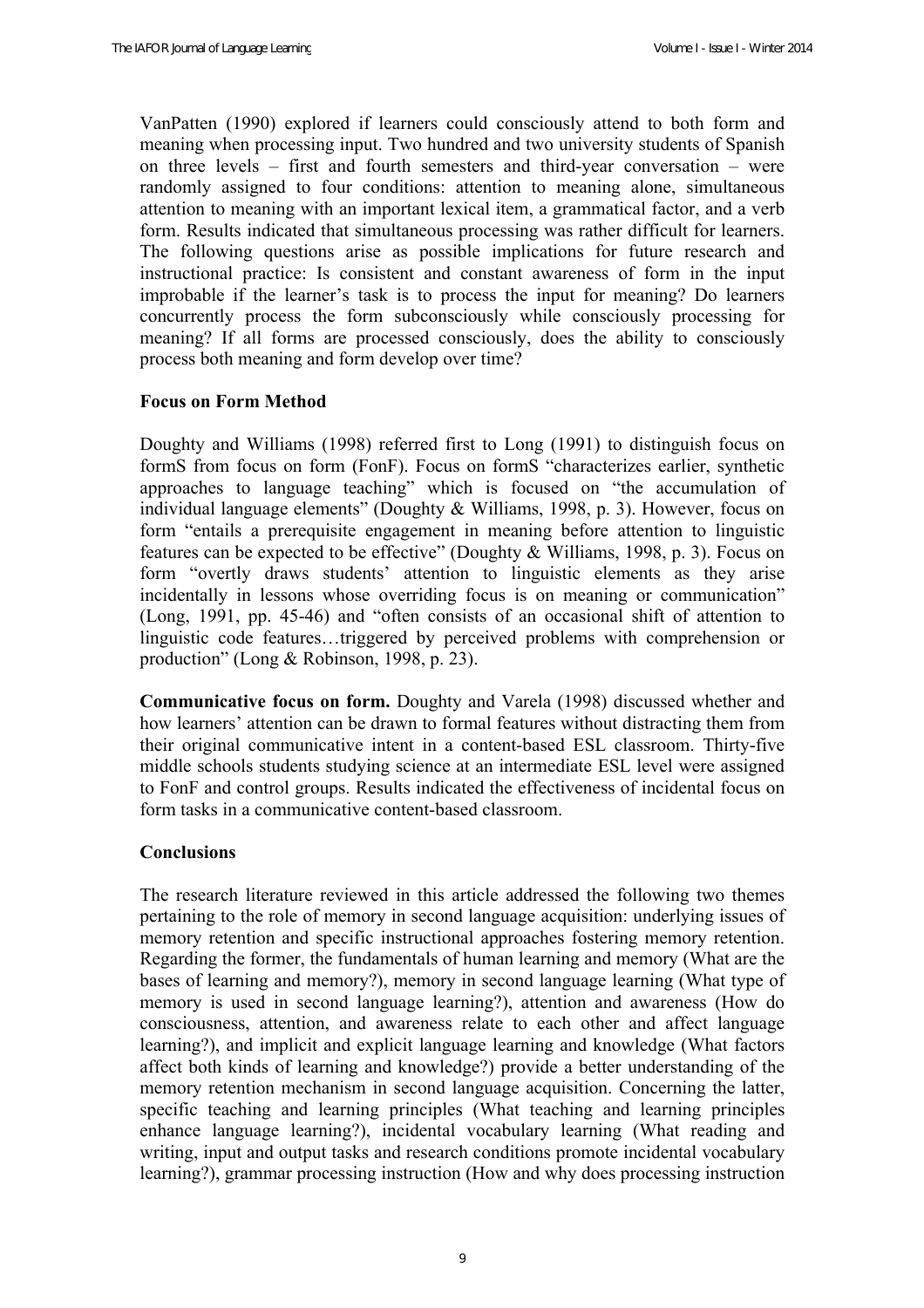lead to language learning?), and focus on form method (How and why does focus on form increase language learning?) prove to be conducive to language learning and memory retention.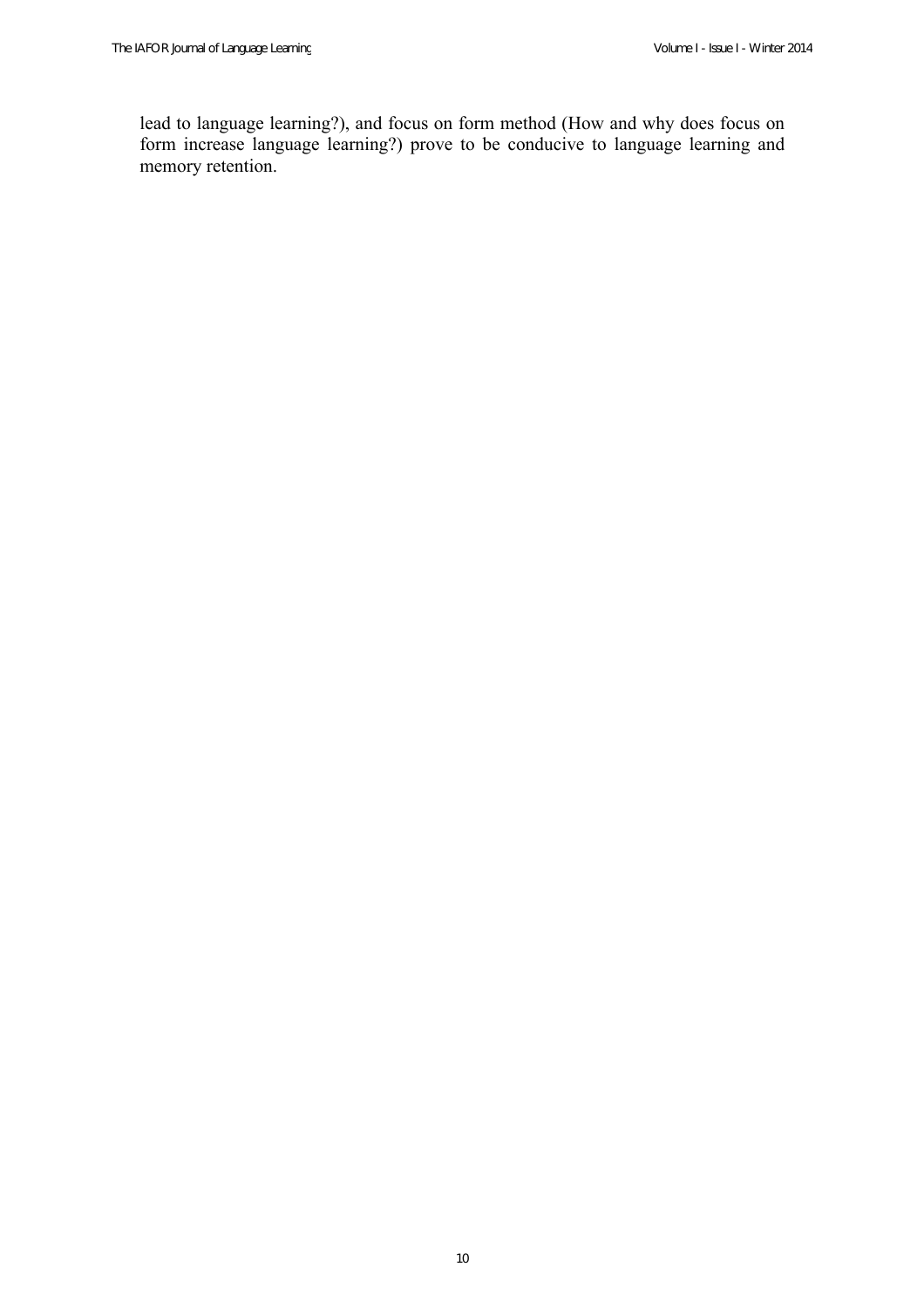## **References**

- Bruning, R. H., Schraw, G. J., & Ronning, R. R. (1999). *Cognitive psychology and instruction, 3rd ed.* Upper Saddle River, NJ: Prentice Hall.
- Coady, J. (1997). L2 vocabulary acquisition through extensive reading. In J. Coady & T. Huckin (Eds.), *Second language vocabulary acquisition* (pp. 225-237). Cambridge, UK: Cambridge University Press.
- Doughty, C., & Varela, E. (1998). Communicative focus on form. In C. Doughty & J. Williams (Eds.), *Focus on form in classroom second language acquisition* (pp. 115-137). Cambridge, UK: Cambridge University Press.
- Doughty, C., & Williams, J. (1998). Issues and terminology. In C. Doughty & J. Williams (Eds.), *Focus on form in classroom second language acquisition* (pp. 1-11). Cambridge, UK: Cambridge University Press.
- Ellis, N. (1994a). Implicit and explicit language learning An overview. In N. C. Ellis (Ed.), *Implicit and explicit learning of languages* (pp. 1-33). London, UK: Academic Press.
- Ellis, N. (1994b). Consciousness in second language learning: Psychological perspectives on the role of conscious processes in vocabulary acquisition. *AILA Review, 11*, 37-56.
- Ellis, N. (2001). Memory for language. In P. Robinson (Ed.), Cognition and second language instruction (pp. 33-68). Cambridge, UK: Cambridge University Press.
- Ellis, R. (1994). A theory of instructed second language acquisition. In N. C. Ellis (Ed.), *Implicit and explicit learning of languages* (pp. 81-113). London, UK: Academic Press.
- Ellis, R., & He, X. (1999). The roles of modified input and output in the incidental acquisition of word meanings. *Studies in Second Language Acquisition, 21*(2), 285–301.
- Han, Y., & Ellis, R. (1998). Implicit knowledge, explicit knowledge and general language proficiency. *Language Teaching Research, 2*(1), 1-23.
- Houston, J. P. (2001). *Fundamentals of learning and memory, 4th ed.* Fort Worth, TX: Harcourt Brace Jovanovich College Publishers.
- Hulstijn, J. (1992). Retention of inferred and given word meanings: Experiments in incidental vocabulary learning. In P. J. L. Arnaud & H. Bejoint (Eds.), *Vocabulary and applied linguistics* (pp.113-125). London, UK: Macmillan.
- Hulstijn, J. (1993). When do foreign-language readers look up the meaning of unfamiliar words? The influence of task and learner variables. *The Modern Language Journal, 77*(2), 137-147.
- Hulstijn, J. (2001). Intentional and incidental second language vocabulary learning: A reappraisal of elaboration, rehearsal and automaticity. In P. Robinson (Ed.), *Cognition and second language instruction (pp. 258-286). Cambridge, UK:* Cambridge University Press.
- Joe, A. (1998). What effects do text-based tasks promoting generation have on incidental vocabulary acquisition? *Applied Linguistics, 19*(3), 357-377.
- Laufer, B., & Hulstijn, J. (2001). Incidental vocabulary acquisition in a second language: The construct of task-induced involvement. *Applied Linguistics, 22*(1), 1-26.
- Long, M. H. (1991). Focus on form: A design feature in language teaching methodology. In K. DeBot, R. Ginsberg, & C. Kramsch (Eds.), *Foreign*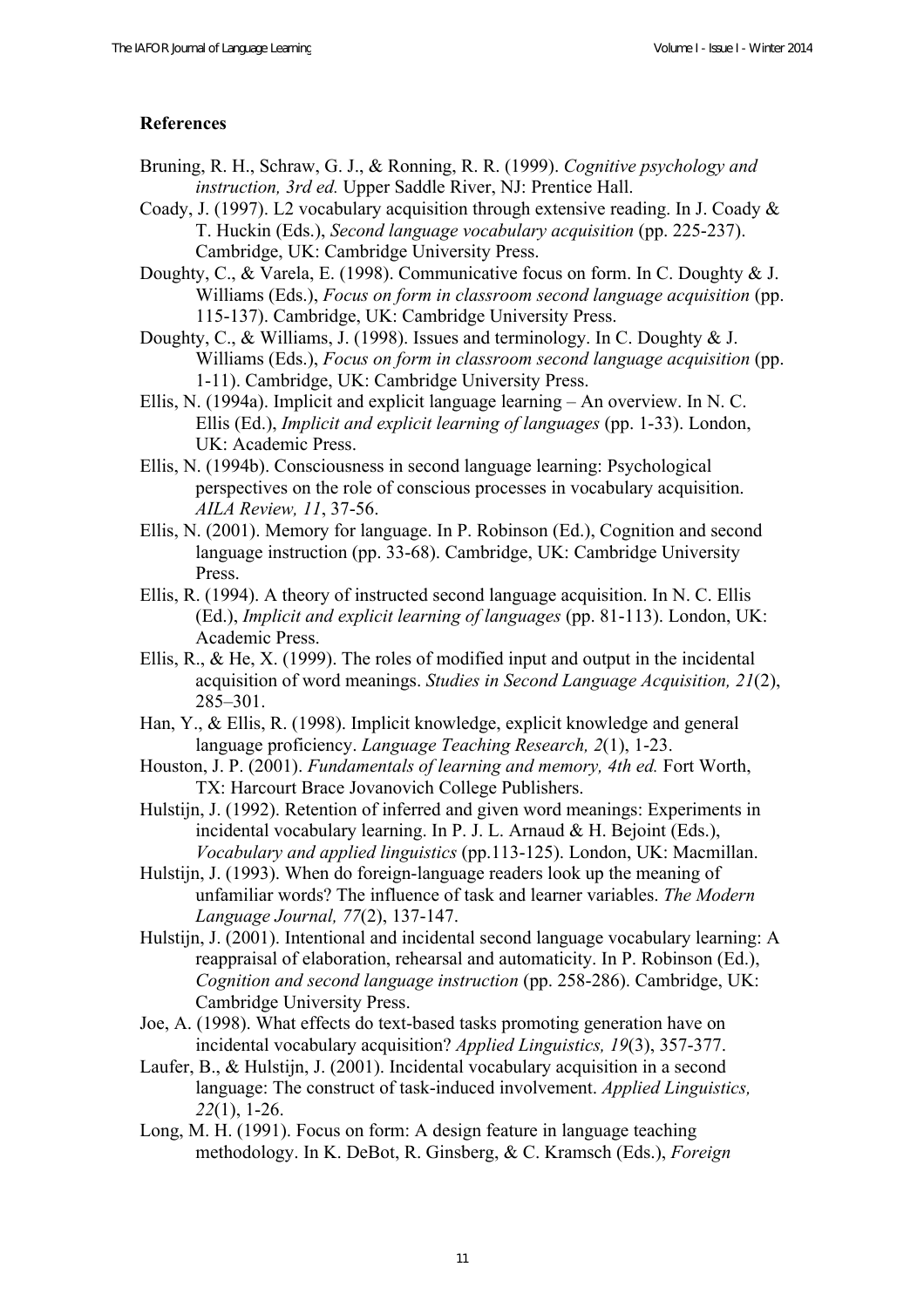*language research in crosscultural perspective* (pp. 39-52). Amsterdam, Netherlands: John Benjamins.

- Long, M. H., & Robinson, P. (1998). Focus on form: Theory, research, and practice. In C. Doughty & J. Williams (Eds.), *Focus on form in classroom second language acquisition* (pp. 15-42). Cambridge, UK: Cambridge University Press.
- McCafferty, S., Roebuck, R., & Wayland, R. (2001). Activity theory and the incidental learning of second-language vocabulary. *Language Awareness, 10*(4), 289-294.
- Robinson, P. (1995). Aptitude, awareness, and the fundamental similarity of implicit and explicit second language learning. In R. Schmidt (Ed.), *Attention and awareness in foreign language learning* (pp. 303-358). Honolulu, HI: University of Hawai'i, Second Language Teaching and Curriculum Center.
- Robinson, P. (1996). Learning simple and complex second language rules under implicit, incidental, rule-search, and instructed conditions. *Studies in Second Language Acquisition, 18*(1), 27-67.
- Robinson, P. (2001). *Cognition and second language instruction.* Cambridge, UK: Cambridge University Press.
- Schmidt, R. (2001). Attention. In P. Robinson (Ed.), *Cognition and second language instruction* (pp. 3-33). Cambridge, UK: Cambridge University Press.
- VanPatten, B. (1990). Attending to form and content in the input: An experiment in consciousness. *Studies in Second Language Acquisition, 12*(3), 287-301.

VanPatten, B., & Cadierno, T. (1993). Explicit instruction and input processing. *Studies in Second Language Acquisition, 15*(2), 225-243.

Winter, B., & Reber, A. S. (1994). Implicit learning and the acquisition of natural languages. In N. C. Ellis (Ed.), *Implicit and explicit learning of languages* (pp. 115-146). London, UK: Academic Press.